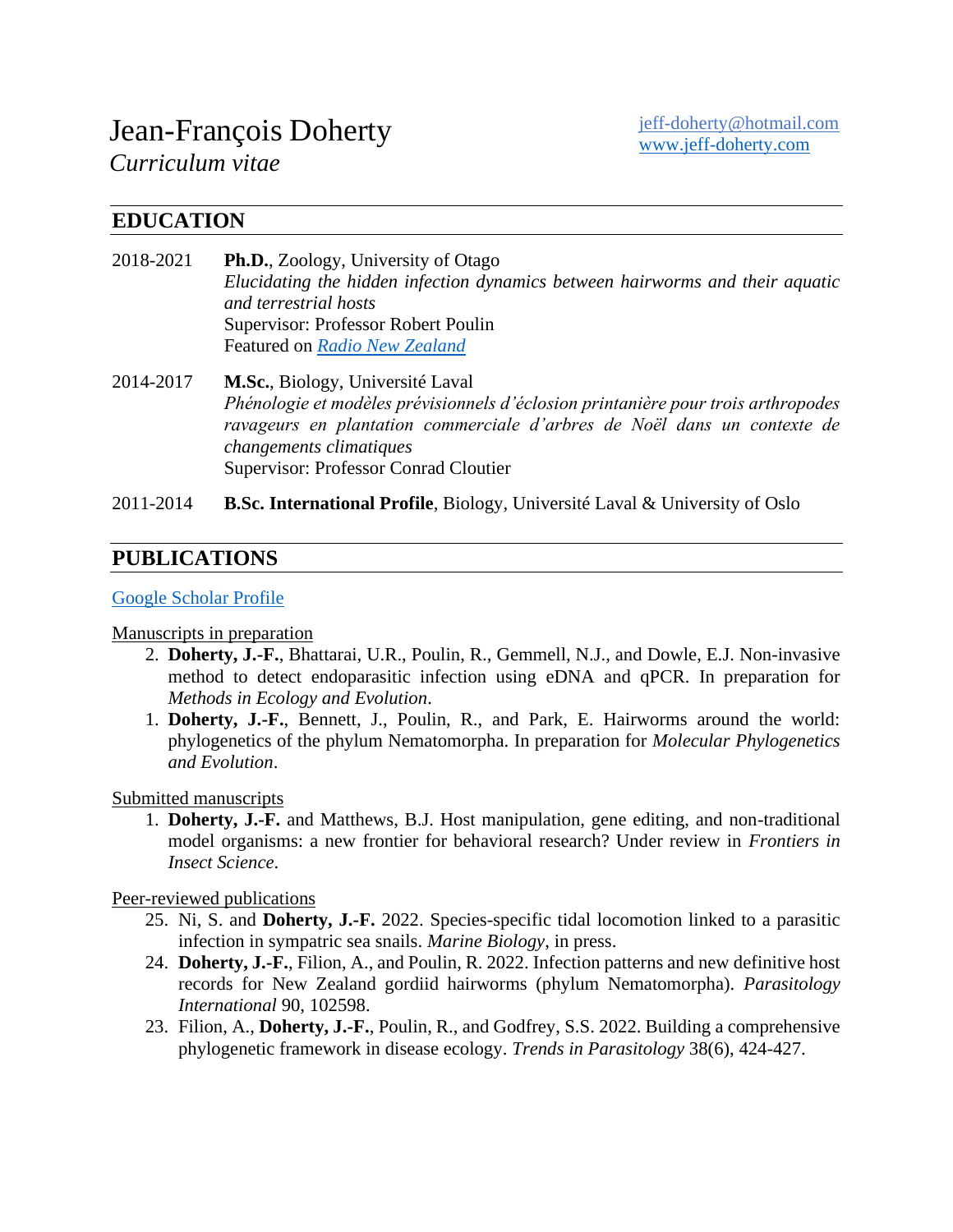- 22. **Doherty, J.-F.** and Poulin, R. 2022. Come with me if you want to live: sympatric parasites follow different transmission routes through aquatic host communities. *International Journal for Parasitology* 52(5), 293-303.
- 21. **Doherty, J.-F.**, Milotic, M., Filion, A., and Eriksson, A. 2022. Host specificity and the reproductive strategies of parasites. *Parasitology* 149(4), 534-541.
- 20. **Doherty, J.-F.** and Poulin, R. 2022. The return to land: association between hairworm infection and aquatic insect development. *Parasitology Research* 121(2), 667-673.
- 19. **Doherty, J.-F.**, Chai, X., Cope, L.E., de Angeli Dutra, D., Milotic, M., Ni, S., Park, E., and Filion, A. 2021. The rise of big data in disease ecology. *Trends in Parasitology* 37(12), 1034-1037.
- 18. Ni, S., **Doherty, J.-F.**, and Poulin, R. 2021. Convergent drivers of body size evolution in distinct parasite taxa with convergent life cycles. *Global Ecology and Biogeography* 30(12), 2382-2392.
- 17. **Doherty, J.-F.**, Filion, A., Bennett, J., Bhattarai, U.R., Chai, X., de Angeli Dutra, D., Donlon, E., Jorge, F., Milotic, M., Park, E., Sabadel, A.J.M., Thomas, L.J., and Poulin, R. 2021. The people *vs* science: can passively crowdsourced internet data shed light on host-parasite interactions? *Parasitology* 148(11), 1313-1319.
- 16. Bhattarai, U.R., **Doherty, J.-F.**, Dowle, E., and Gemmell, N.J. 2021. The adaptiveness of host behavioural manipulation assessed using Tinbergen's four questions. *Trends in Parasitology* 37(7), 597-609.
- 15. Poulin, R., Bennett, J., Filion, A., Bhattarai, U.R., Chai, X., de Angeli Dutra, D., Donlon, E., **Doherty, J.-F.**, Jorge, F., Milotic, M., Park, E., Sabadel, A., and Thomas, L.J. 2021. iParasitology: mining the internet to test parasitological hypotheses. *Trends in Parasitology* 37(4), 267-272.
- 14. **Doherty, J.-F.** 2020. When fiction becomes fact: exaggerating host manipulation by parasites. *Proceedings of the Royal Society B: Biological Sciences* 287(1936), 20201081. Featured in *[Nature Index](https://www.natureindex.com/news-blog/why-hype-sensationalism-on-the-rise-scientific-research-papers)*
- 13. **Doherty, J.-F.** and Ruehle, B. 2020. An integrated landscape of fear and disgust: the evolution of avoidance behaviors amidst a myriad of natural enemies. *Frontiers in Ecology and Evolution* 8, 564343.
- 12. Milotic, M., Lymbery, A., Thompson, A., **Doherty, J.-F.**, and Godfrey, S. 2020. Parasites are endangered by the conservation of their hosts: meta-analyses of the effect of host captivity on the odds of parasite infection. *Biological Conservation* 248, 108702.
- 11. Poulin, R., Bennett, J., de Angeli Dutra, D., **Doherty, J.-F.**, Filion, A., Park, E., and Ruehle, B. 2020. Evolutionary signature of ancient parasite pressures, or the ghost of parasitism past. *Frontiers in Ecology and Evolution* 8, 195.
- 10. Eriksson, A., **Doherty, J.-F.**, Fischer, E., Graciolli, G., and Poulin, R. 2020. Hosts and environment overshadow spatial distance as drivers of bat fly species composition in the Neotropics. *Journal of Biogeography* 47(3), 736-747.
- 9. Herbison, R., Evans, S., **Doherty, J.-F.**, Algie, M., Kleffmann, T., and Poulin, R. 2019. A molecular war: convergent and ontogenetic evidence for adaptive host manipulation in related parasites infecting divergent hosts. *Proceedings of the Royal Society B: Biological Sciences* 286(1915), 20191827.

Featured in *[The New York Times](https://www.nytimes.com/2019/11/22/science/parasites-insects-drown.html)*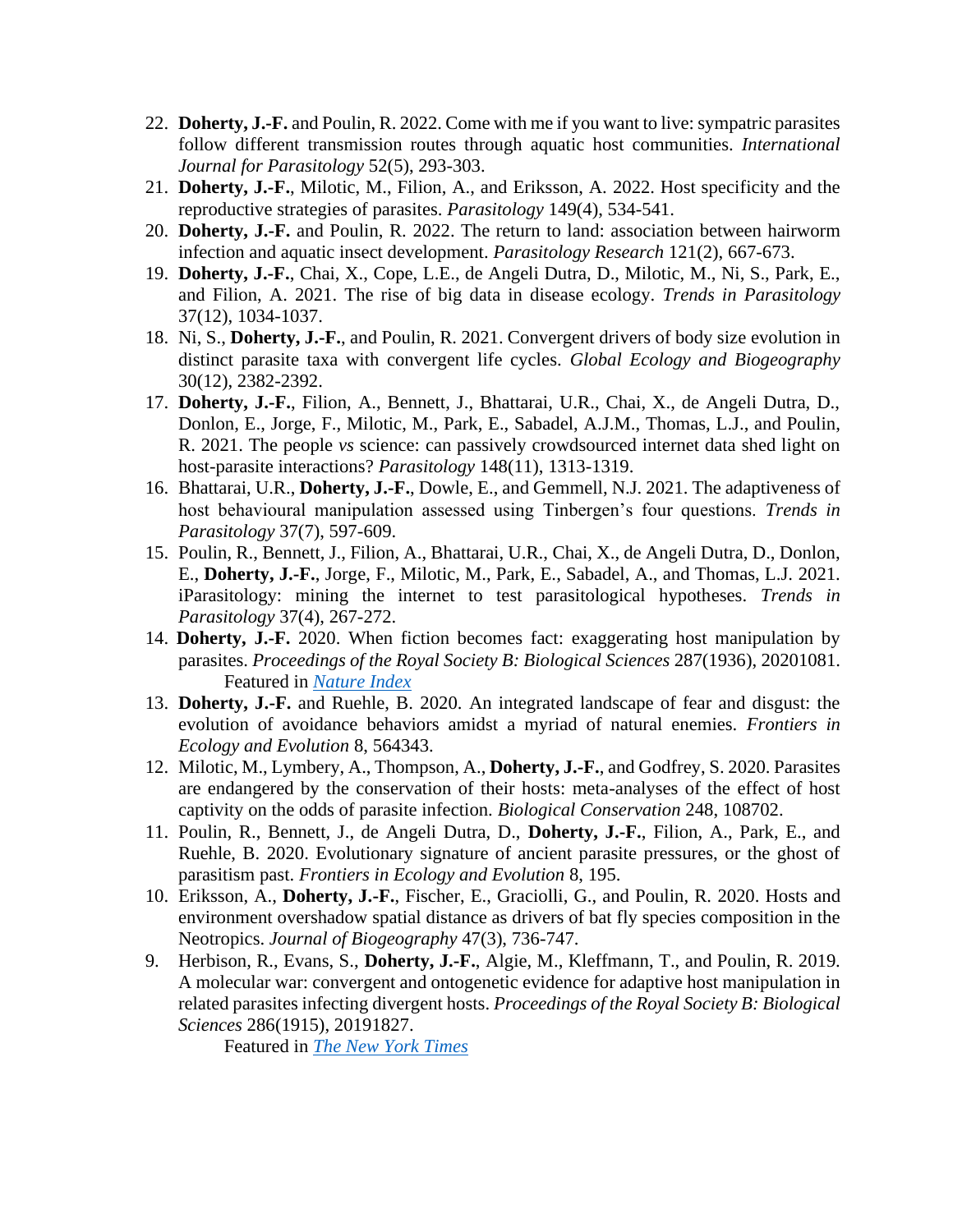- 8. **Doherty, J.-F.**, Chai, X., and Poulin, R. 2019. Varying levels of melanotic encapsulation of gordiid hairworm cysts (Nematomorpha) by aquatic insect larvae: seasonal and host effects. *Journal of Invertebrate Pathology* 168, 107258.
- 7. Herbison, R.E.H., Evans, S., **Doherty, J.-F.**, and Poulin, R. 2019. Let's go swimming: mermithid-infected earwigs exhibit positive hydrotaxis. *Parasitology* 146(13), 1631- 1635.
- 6. Selbach, C., Jorge, F., Dowle, E., Bennett, J., Chai, X., **Doherty, J.-F.**, Eriksson, A., Filion, A., Hay, E., Herbison, R., Lindner, J., Park, E., Presswell, B., Ruehle, B., Sobrinho, P.M., Wainwright, E., and Poulin, R. 2019. Parasitological research in the molecular age. *Parasitology* 146(11), 1361-1370.
- 5. Guay, J.-F., Bernier-Desmarais, A., **Doherty, J.-F.**, and Cloutier, C. 2018. Bionomics of the pine needle scale (Hemiptera: Diaspididae), an emerging pest in Christmas tree (Pinaceae) plantations in southern Québec, Canada. *The Canadian Entomologist* 150(5), 632-636.
- 4. **Doherty, J.-F.**, Guay, J.-F., and Cloutier, C. 2018. Embryonic stage of obligatory diapause and effects of abiotic conditions on egg hatching in the balsam twig aphid, *Mindarus abietinus*. *Entomologia Experimentalis et Applicata* 166(8), 628-637.
- 3. **Doherty, J.-F.**, Guay, J.-F., and Cloutier, C. 2018. Novel temperature-dependent development rate models for postdiapause egg eclosion of three important arthropod pests found in commercial Christmas tree plantations of southern Québec, Canada. *Environmental Entomology* 47(3), 715-724.
- 2. **Doherty, J.-F.**, Guay, J.-F., and Cloutier, C. 2018. Early springtime water absorption by overwintering eggs of *Mindarus abietinus* (Hemiptera: Aphididae): possible implications for cold hardiness and diapause termination. *The Canadian Entomologist* 150(2), 174- 179.
- 1. **Doherty, J.-F.**, Guay, J.-F., and Cloutier, C. 2017. Temperature-manipulated dynamics and phenology of *Mindarus abietinus* (Hemiptera: Aphididae) in commercial Christmas tree plantations in Québec, Canada. *The Canadian Entomologist* 149(6), 801-812.

Research reports

1. Flores-Mejia, S., Guay, J.-F., **Doherty, J.-F.**, and Cloutier, C. 2015. Dépistage et contrôle naturel des ravageurs émergents en framboise et fraise à l'Île d'Orléans. NSERC Engage Grant #469122-14, Canada.

## **RESEARCH AND TRAVEL GRANTS**

| 2020 | <b>Hutton Fund</b>                                                         | 1,000 NZD |
|------|----------------------------------------------------------------------------|-----------|
|      | Royal Society Te Apārangi                                                  |           |
|      | Principal investigator - Quantifying the seasonal distribution of hairworm |           |
|      | cysts in freshwater macroinvertebrates of New Zealand                      |           |
|      | 2019 V.H. Jolly Travel Grant                                               | 500 NZD   |
|      | New Zealand Freshwater Sciences Society                                    |           |
|      | 2019 Zoology Postgraduate Conference Grant                                 | 500 NZD   |
|      | University of Otago                                                        |           |
|      | 2018 Zoology Postgraduate Conference Grant                                 | 500 NZD   |
|      | University of Otago                                                        |           |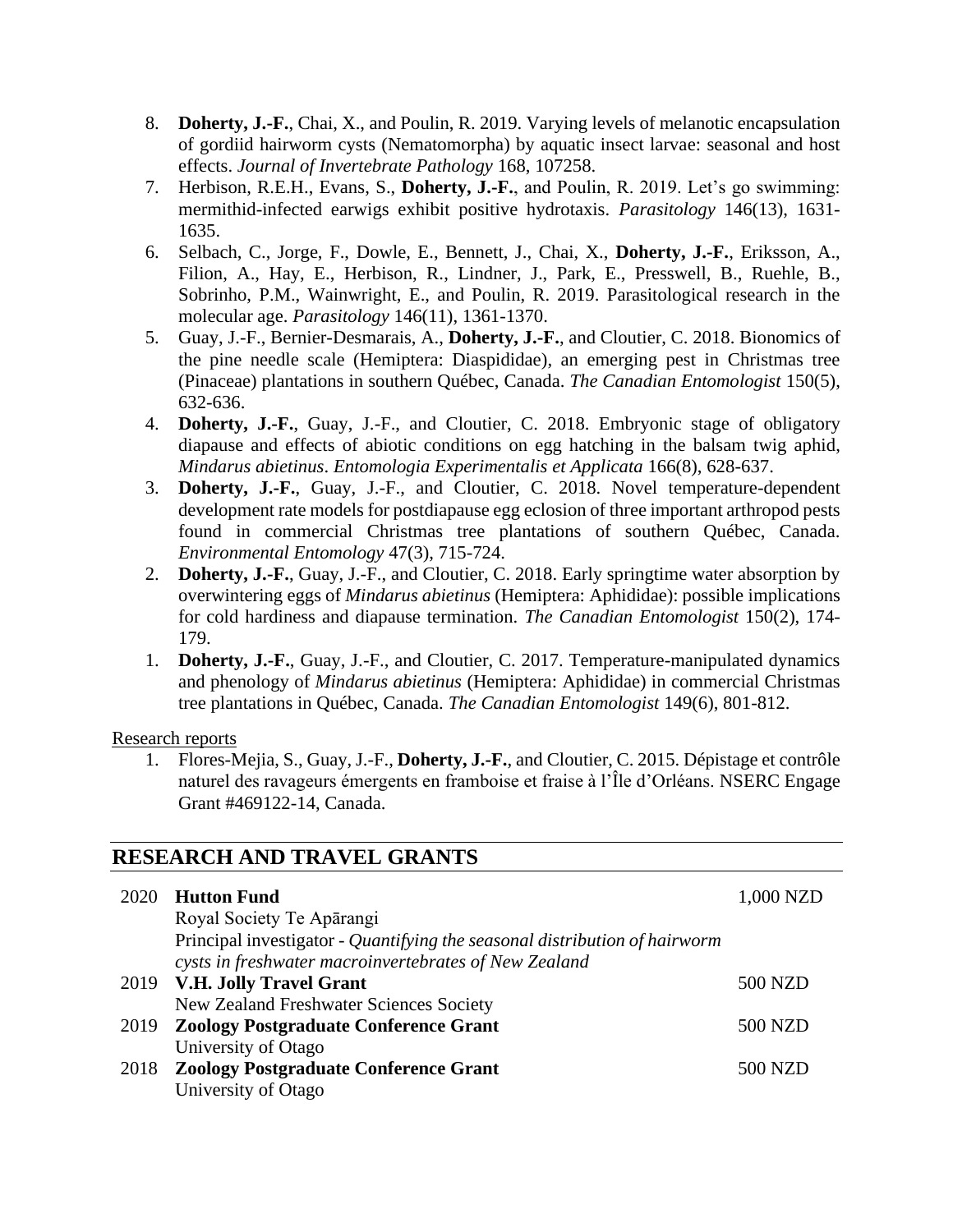|      | 2018 Student Travel Grant                                                | 500 NZD     |
|------|--------------------------------------------------------------------------|-------------|
|      | New Zealand Society for Parasitology                                     |             |
|      | 2016 Marsden Fund #16-UOO-152                                            | 830,000 NZD |
|      | Royal Society Te Apārangi                                                |             |
|      | Co-investigator - Parasitic Puppeteers - How do They Pull the Strings?   |             |
| 2013 | <b>Programme Innov'Action agroalimentaire #IA113043</b>                  | 109,320 NZD |
|      | Ministère de l'agriculture, des pêcheries et de l'alimentation du Québec |             |
|      | Co-investigator - Dépistage et aménagement des plantations d'arbres de   |             |
|      | Noël visant à optimiser le contrôle naturel des ravageurs                |             |

# **AWARDS**

| 2021      | <b>Doctoral Postgraduate Publishing Bursary</b>                               | 6,750 NZD      |
|-----------|-------------------------------------------------------------------------------|----------------|
| 2019      | University of Otago<br>People's Choice Award, Three Minute Thesis Grand Final | <b>250 NZD</b> |
|           | University of Otago                                                           |                |
| 2019      | <b>Best Doctoral Presentation, Three Minute Thesis Sciences Heat</b>          | 300 NZD        |
| 2019-2021 | University of Otago<br><b>Postgraduate Scholarship - Doctoral</b>             | 52,500 CAN     |
|           | Natural Sciences and Engineering Research Council of Canada                   |                |
| 2018-2021 | <b>Doctoral Scholarship</b>                                                   | 83,833 NZD     |
|           | University of Otago                                                           |                |
| 2013      | <b>International Office Scholarship</b><br>Université Laval                   | 3,250 CAN      |

## **PRESENTATIONS**

#### Conference presentations

- 9. **Doherty, J.-F.**, Dowle, E.J., and Poulin, R. 2020. To "drive" a land-loving insect into deadly waters: A hairworm story. Oral Presentation. 69<sup>th</sup> Entomological Society of New Zealand Conference, Dunedin, New Zealand. *\*conference cancelled due to COVID-19*
- 8. **Doherty, J.-F.**, Chai, X., and Poulin, R. 2019. Hidden interactions between hairworms and their intermediate freshwater hosts. Oral Presentation. Australian Freshwater Sciences Society and New Zealand Freshwater Sciences Society Joint Conference, Geelong, Australia.
- 7. **Doherty, J.-F.**, Filion, A., Milotic, M., and Eriksson, A. 2019. The impact of host specificity on the reproductive strategies of parasitic copepods infecting fish or coral. Oral Presentation. 30<sup>th</sup> Zoology Postgraduate Symposium, Orokonui Ecosanctuary, New Zealand.
- 6. **Doherty, J.-F.**, Filion, A., Milotic, M., and Eriksson, A. 2019. Contrasting effects of host specificity and host mobility on the reproductive strategies of parasites. Oral Presentation. 47<sup>th</sup> New Zealand Society for Parasitology Conference and Annual Meeting, Dunedin, New Zealand.
- 5. **Doherty, J.-F.**, Poulin, R., and Dowle, E.J. 2018. Non-invasive detection of hairworm infections in insects using eDNA. Oral Presentation. 21<sup>st</sup> New Zealand Molecular Ecology Conference, Pohangina, New Zealand.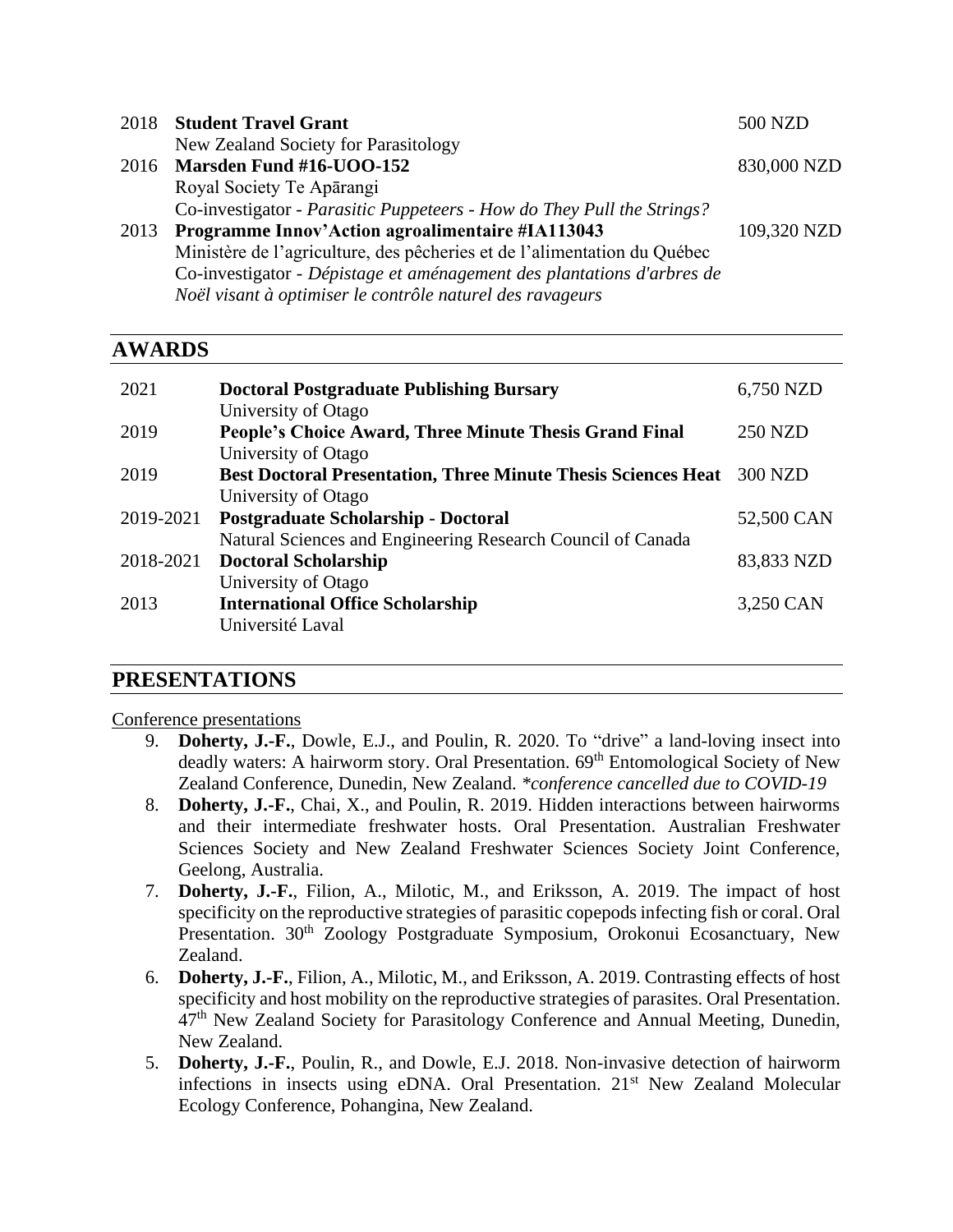- 4. **Doherty, J.-F.** and Poulin, R. 2018. Natural hairworm infections in paratenic and definitive insect hosts. Oral Presentation. 29<sup>th</sup> Zoology Postgraduate Symposium, Orokonui Ecosanctuary, New Zealand.
- 3. **Doherty, J.-F.** and Poulin, R. 2018. Host-parasite interactions of insects and hairworms. Oral Presentation. 46<sup>th</sup> New Zealand Society for Parasitology Conference and Annual Meeting, Palmerston North, New Zealand.
- 2. **Doherty, J.-F.**, Guay, J.-F., and Cloutier, C. 2016. Phénologie du puceron des pousses du sapin soumise à un environnement expérimental semi-protégé dans une plantation commerciale de sapins baumier. Oral Presentation. 143rd Société d'entomologie du Québec Annual Reunion, Nicolet, Canada.
- 1. **Doherty, J.-F.**, Guay, J.-F., and Cloutier, C. 2014. La phénologie du puceron des pousses du sapin et du tétranyque de l'épinette soumise aux changements climatiques dans les plantations commerciales de sapins de Noël. Poster. 141st Société d'entomologie du Québec Annual Reunion, Wendake, Canada.

#### Invited talks

- 2. **Doherty, J.-F.**, Guay, J.-F., and Cloutier, C. 2017. Nouveaux modèles prévisionnels du développement des ravageurs en plantation d'arbres de Noël. Oral Presentation. APANQ Christmas Tree Convention 2017, Orford, Canada.
- 1. **Doherty, J.-F.**, Guay, J.-F., and Cloutier, C. 2015. Changements climatiques et ravageurs en plantation d'arbres de Noël : impacts à prévoir sur le dépistage et les infestations (partie 1). Oral Presentation and Poster. APANQ Christmas Tree Convention 2015, Orford, Canada.

# **TEACHING EXPERIENCE**

Lecturer

Fall 2017 **Entomology**, Université Laval

Teaching assistant or demonstrator\*

| <b>Fall 2021</b> | <b>Behavioural and Evolutionary Ecology, University of Otago</b>  |
|------------------|-------------------------------------------------------------------|
| Fall 2020        | <b>Behavioural and Evolutionary Ecology</b> , University of Otago |
| Fall 2019        | <b>Behavioural and Evolutionary Ecology, University of Otago</b>  |
| Fall 2019        | <b>Animal Designs for Living, University of Otago</b>             |
| Spring 2018      | <b>Animal Biology, University of Otago</b>                        |
| Fall 2016        | <b>Entomology</b> , Université Laval                              |
| Spring 2016      | <b>Biodiversity II</b> , Université Laval                         |
| Spring 2015      | <b>Entomology</b> , Université Laval                              |
| Fall 2014        | <b>Invertebrate Zoology</b> , Université Laval                    |
|                  |                                                                   |

\*Equivalent to teaching assistant at University of Otago

# **ACADEMIC SERVICES**

Peer reviews for scientific journals

Biology Letters [1]; Journal of Helminthology [1]; Parasitology Research [1]; Pathogens [1]